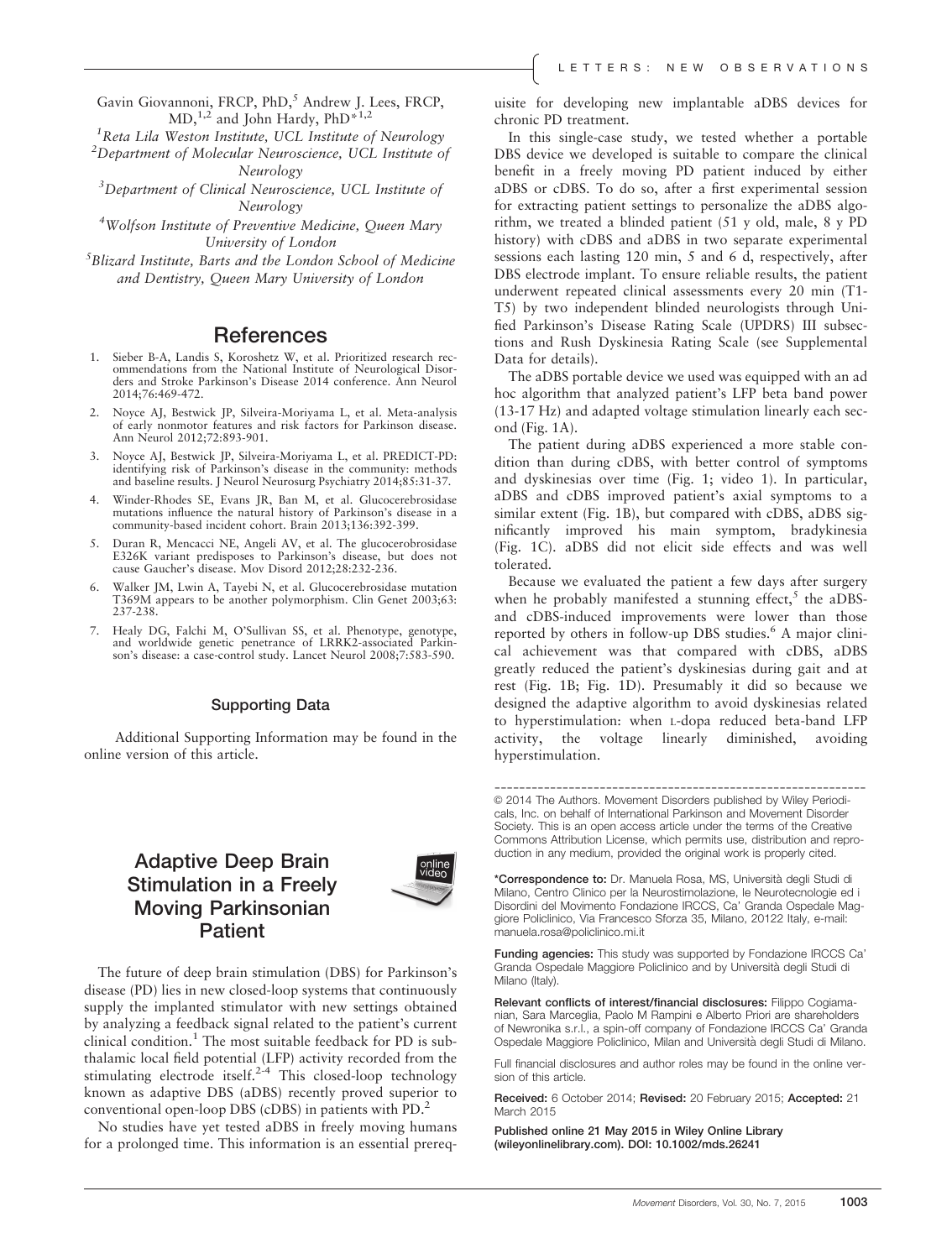

FIG. 1. (A) Sample of aDBS functioning lasting 10 min. Upper panel, the local field potential (LFP) beta band (13-17 Hz) power and below the stimulation voltage. The dotted line represents the time levodopa (L-dopa) took to achieve its clinical effect. The voltage delivered by aDBS followed the beta-band changes: When L-dopa reduced beta-band LFP activity, the voltage linearly diminished. (B) Clinical results for axial symptoms and dyskinesias during gait. Mean Unified Parkinson's Disease Rating Scale (UPDRS) III subsection (items 28, 29, 30) and mean Rush Dyskinesias Rating Scale (DRS) (during gait) percentage score changes from baseline evaluated at T5 (120 min after the experiment began) for cDBS and aDBS. Assessment at T5 showed that the patient's axial symptoms improved to a similar extent after aDBS and cDBS, but dyskinesias during gait reduced more during aDBS than during cDBS. (C) Clinical results for bradykinesia. Mean changes from baseline in the UPDRS III subsection (items 23, 24, 31) percentage score changes from baseline for the upper limb contralateral to the stimulation side for cDBS and aDBS from T1 to T5. The UPDRS III subscore improved significantly more during aDBS than during cDBS (Wilcoxon matched pairs test; \*P<0.05). (D) Clinical results for dyskinesias at rest. Mean Rush DRS (at rest) percentage score changes from baseline for cDBS and aDBS from T1 to T5. Except at T3, aDBS induced a lower mean Rush DRS increase than cDBS (Wilcoxon matched pairs test; P>0.05) (see Supplemental Data for data analysis details).

Our results, besides corroborating findings reported by Little and colleagues<sup>2</sup> showing that aDBS promises to be more efficient and effective than cDBS, expand them for two important reasons. First, we tested aDBS for a longer observation time than Little et al., and in a more ecological condition (freely moving patient). Second, the personalized algorithm continuously adapts stimulation settings according to LFP beta changes, instead of providing an on–off strategy.

The aDBS device we used here can assess large patient series in real clinical settings, testing different LFP-based adaptive strategies other than those controlled by the beta activity to find the frequency that is more suitable to reflect patient clinical state.<sup>7</sup>

In conclusion, the approach and device we used proved eligible for prolonged use in a freely moving parkinsonian patient and disclosed new opportunities to study aDBS during patients' daily activities, providing new insights into how this novel DBS strategy should improve patients' quality of life. Although we await future studies to confirm our findings and to test other aDBS LFP-based algorithms, our observation is a step toward developing a new generation of implantable aDBS devices for chronic treatment of PD.

#### Video legend

Video: The video shows a section of patient clinical assessments performed 120 min after the experiment began (T5) during standard DBS (cDBS) on the left and during adaptive DBS (aDBS) on the right. Standard DBS was delivered at 2 V, 130 Hz, 60 µs; aDBS was delivered at a stimulation voltage that automatically changes according to the online LFP beta recording analysis (voltage range, 0-2 V), 130 Hz, 60 us. The video shows the patient during the execution of items 29, 23, 24, and 31 of unified parkinson's disease rating scale (UPDRS) III scale.

Manuela Rosa, MS, \*<sup>1,2</sup> Mattia Arlotti, MS, <sup>1,3</sup> Gianluca Ardolino, MD,<sup>1</sup> Filippo Cogiamanian, MD,<sup>1</sup> Sara Marceglia, MS, PhD,<sup>1</sup> Alessio Di Fonzo, MD, PhD,<sup>1</sup> Francesca Cortese, MD,<sup>1,2,4</sup> Paolo M. Rampini, MD,<sup>1</sup> and Alberto Priori, MD, PhD<sup>1,2</sup>